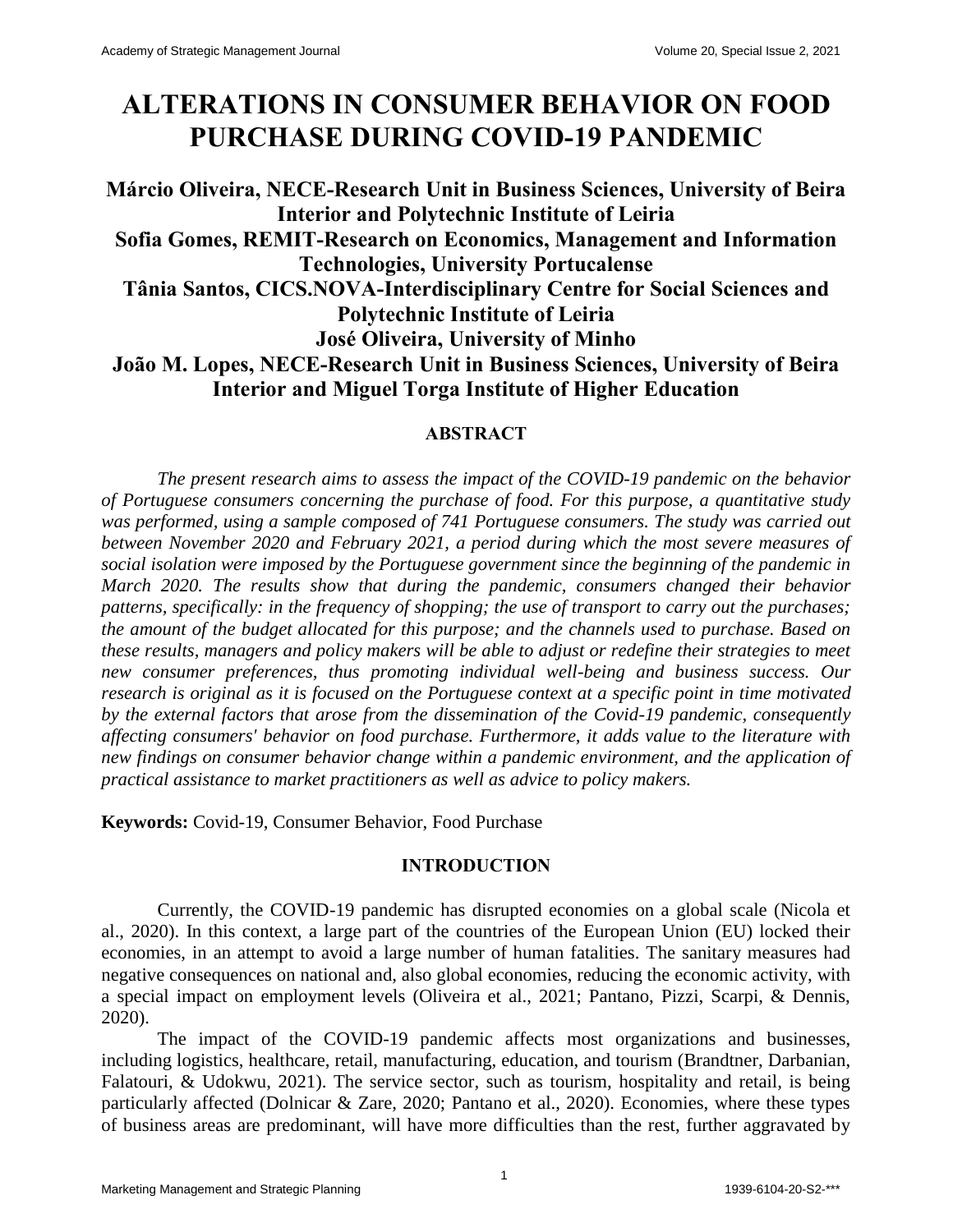the upsurge in the unemployment rate. It is possible to mention some EU countries where the impact is expected to be: Portugal (19.1%), Austria (15.4%), Spain (14.6%), and Italy (13.2%) . In these countries tourism has a strong contribution to GDP, thus, being the most affected in terms of pandemic impact. In other countries like China, retail sales could drop 20 % with the pandemic. Nevertheless, it is expected that when the pandemic is surpassed, consumption will increase noticeably, particularly with the consumer's need to restore their usual levels of psychological stimulation in retail. However, this phase of increased consumption can occur during a short period (Deng, Wang, & Chao, 2020; Fernandes, 2020).

That said, studying individual consumer behavior during pandemics and outbreaks, due to policies imposed by policy makers, is relevant and most important. During these pandemic periods, unpredictability, ambiguity, and novelty are greater, which affects the decision-making of consumers' political and individual decision-makers. These decisions are subject to prejudice and errors in these less clear and new situations.

Being so, the information sources played an essential role in consumer behavior during the COVID-19 pandemic (Brug, Aro, & Richardus, 2009; Laato, Islam, Islam, & Whelan, 2020; Weinstein, 1988; Wen, Huimin, & Kavanaugh, 2005).

This research aims to understand the impact of the COVID-19 pandemic on the behavior of food consumption by the Portuguese population. The present research is original and innovative, in the sense that no relevant literature on the subject applied to the Portuguese population was found.

# **LITERATURE REVIEW**

#### **Consumer Behavior**

The area of consumer behavior deals with the study of how people, individually or in groups, select products or services, to satisfy their needs (Quester, Pettigrew, Kopanidis, Hill, & Hawkins, 2014).

Mowen and Minor (1998), assume that consumer behavior is simply based on a process of exchange between two parties, in which one party (the company) behaves to satisfy the other party (the consumer). Still, according to Mowen and Minor (1998), acquisition, one of the important aspects to be studied in consumer behavior (alongside exchange, consumption, and disposition), reveals the references, factors, and tastes that underlie the choice and selection of one product at the expense of other (s). In this logic, consumers will be able to choose a certain product because they want to transmit certain behaviors and ideas to third parties.

From the contributions of Kotler and Armstrong (2018), we can group the factors that influence the purchasing behavior of consumers into 4 types: cultural factors (including culture, subculture, and social classes), social factors (which integrate the reference groups, the family, the roles and the social positions), personal factors (including age, occupation, consolidation, economic aspects, lifestyle, and personality) and psychological factors (motivation, perception, learning, beliefs, and attitudes).

Horner and Swarbrooke (2016), identified the following factors, as the ones that weigh in the moment of the decision: consumer´s lifestyle, price of the product or service, product or service quality, points of sale, and after-sales assistance.

Other studies address the influence of specific factors on consumption behaviors, for example, for Larentis (2009), elements such as culture, subculture, reference groups, lifestyles, and fashion tend to affect the consumer's state of desire. Also, psychological aspects, such as stress (Anton & Miller, 2005), emotion (Sauerbronn, Ayrosa, & Barros, 2009), and price (Banyte, Rutelione, Gadeikiene, & Belkeviciute, 2016; Büyükdağ, Soysal, & Kitapci, 2020; Wang et al., 2014) directly affect consumer behavior. Following these perceptions, it appears that organization

2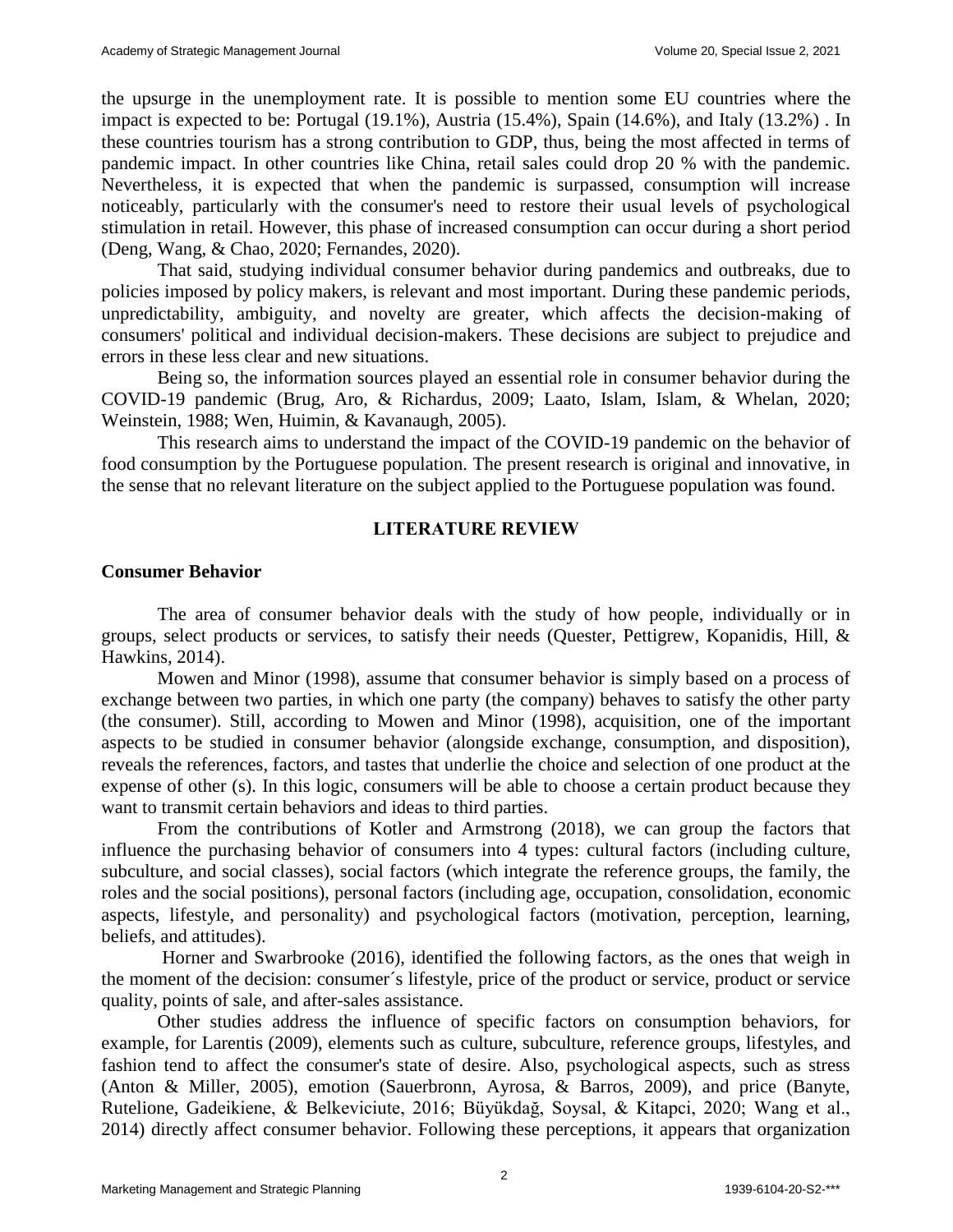leaders and marketing professionals should pursue to know the needs and desires of consumers, to adjust their offer to the profile and evolution of consumers. Consequently, streamlining and distributing products or services according to their interests and desires, thus optimizing the characteristics of existing products and services and launching new ideas and proposals to the market (Silva, Castro, Nunes, & Pinheiro, 2018). By knowing in advance the consumer's preferences, companies will be able to anticipate and attract the consumer, improving their ability to find the path of success.

#### **Food Consumer Behavior in a Pandemic Environment**

Consumer behavior is a complex process (Basen, 2014). Food consumption is influenced by several factors, such as socio-demographic, regional, and economic characteristics, as well as consumer preferences and attitudes (Cranfield, 2020; Fieldhouse, 2013; Seymour, 1987).

Regarding the influence of income on food purchase decisions, the investigation of Fieldhouse (2013) reveals that the demand and selection of food are influenced by family income. Throop (1992), also points out that purchasing decisions are influenced not only by the current family income but also by the expectations of future income.

Several governments around the world have been imposing quarantine conditions to limit the spread of the COVID-19 virus, forcing people to stay at home, and restricting reasons for leaving home to meet essential basic needs, such as buying food and urgent medication or going to work (considering that telework is not possible). The imposition of lockdown led to changes in food consumption habits, whose evolution varies inversely with factors such as personal attitudes, individual and family experiences, among other characteristics. The investigation from Borsellino, Kaliji, and Schimmenti (2020), which deals with the behavior of food consumption during the pandemic environment in several countries around the world, exposes that specific contexts and the respective financial, economic and logistical nature, are relevant factors in food purchasing behaviors in the pandemic environment. On the other hand, global phenomena such as the rediscovery of homemade food (leading to an increased demand for basic ingredients) and the preference for small local groceries and online shopping are also considered to be relevant factors that affected food buying behaviors. The preference for online shopping, in detriment of physical stores, is also corroborated by Ellison, McFadden, Rickard, and Wilson (2021), Grashuis, Skevas, and Segovia (2020), Ali, Khalid, Javed, and Islam (2021), Shamim, Ahmad, and Alam (2021). Furthermore, the studies by Jribi, Ben Ismail, Doggui, and Debbabi (2020), Degli Esposti, Mortara, and Roberti (2021), Wang, An, Gao, Kiprop, and Geng (2020) e de Shamim et al. (2021) complemented the frequency of food purchases and the time they occurred.

In terms of the type of food to purchase, the study by Borsellino et al. (2020) concludes that, despite price volatility and the concern about future family income, a significant proportion of consumers started to buy healthier and more sustainable foods. Another key aspect to take into account is food waste, which had a noticeable decrease in volume. This new trend must be explored strategically by producers and traders of food products, to get closer to consumer preferences as well as from the sustainability point of view. Several authors consider that the pandemic has been causing important changes in contemporary society, at various levels, among which, public health, quality of life, food, economic and financial security (Alves, Lok, Luo, & Hao, 2020; Santos, Oliveira, Ratten, Tavares, & Tavares).

Theodoridou, Tsakiridou, Kalogeras, and Mattas (2019) argue that behaviors vary depending on the environment (pandemic or not) in which consumers are inserted. These authors consider that, in the absence of a pandemic, the selection of food is based on factors such as quality, taste, freshness, price, nutritional value, and production method; in times of a pandemic, the relative influence of each of those factors in the decision-making process can vary. In this sense, other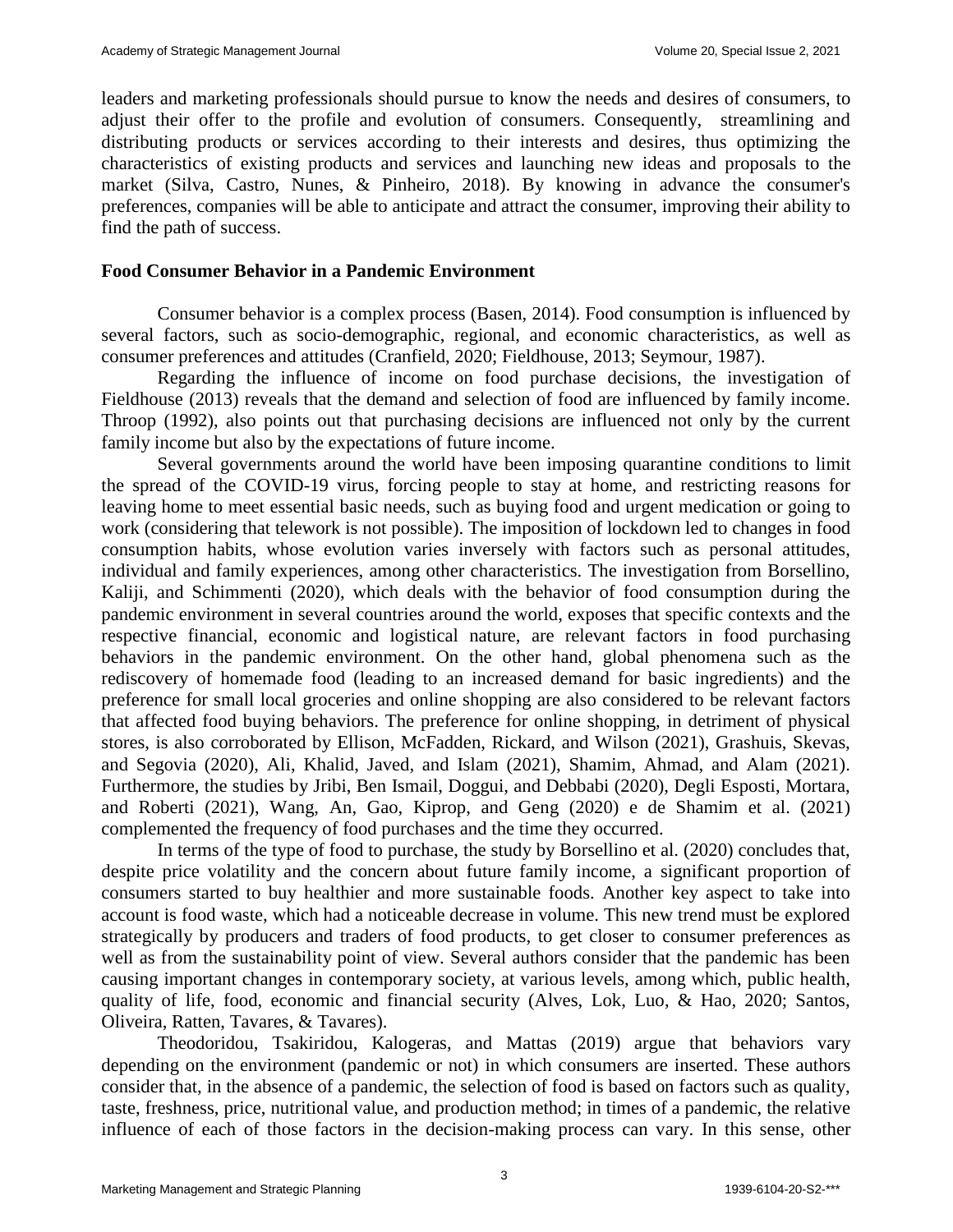studies also appear to reveal that, in a pandemic environment, consumers started to choose healthier foods, valuing more beneficial diets for health, fiber, and vegetable stripes, which will lead to changes in habits and behaviors reflecting the change in lifestyles in the medium and long term (Cohen, 2020; Jribi et al., 2020; Long & Khoi, 2020; Naja & Hamadeh, 2020; Sarkis, Cohen, Dewick, & Schröder, 2020).

Regarding the income factor, Kikuchi, Kitao, and Mikoshiba (2020) show the strong influence of income on purchasing decisions, stressing that in a time of pandemic, the weight of the income factor in purchasing decisions is more important amongst workers with lower incomes, as well as women (when compared to men).

It can be concluded that the COVID-19 pandemic appears to offer an unparalleled opportunity for reengineering the agrifood market, driving the transition to more sustainable supply and production patterns. Thus, stronger and more equitable partnerships between farmers, manufacturers, traders, and citizens may be in the process of being formed (Borsellino et al., 2020).

#### **HYPOTHESES**

Based on the available literature and considering the objective of the present research to assess changes in the consumer behavior on food purchase in the Portuguese population, before and during the COVID19 pandemic, the following research hypotheses were assumed:

*H0: There are no differences in the average response obtained in the questionnaires before and during the pandemic.*

And as alternative hypotheses:

*H1: During the pandemic, the Portuguese bought food less frequently than before the pandemic.*

*H2: During the pandemic, the Portuguese preferred to use their transport to go to stores to purchase food, rather than use public transport, when compared to what they used before the pandemic.*

*H3: During the pandemic, the Portuguese preferred to buy food in stores during working hours more than at the end of the day.*

*H4: During the pandemic, the Portuguese take less time to access food stores than before the pandemic.*

*H5: During the pandemic, the Portuguese spent less time shopping at food stores.*

*H6: During the pandemic, the average expenditure on each trip to food purchases is higher than before the pandemic.*

*H7: During the pandemic, the Portuguese feel less secure while shopping at food stores.*

# **METHODOLOGY**

The sample of this study has 741 valid responses, collected through an online questionnaire available to the Portuguese population between November 2020 and February 2021. The questionnaire applied to Portuguese food consumers was based on a questionnaire applied by Wang et al. (2020). The questionnaire has the following structure: seven questions about changes in consumer behavior regarding the purchase of food at physical stores, namely the frequency of purchase of food, the types of store preferred, the time of food purchase, the average time ( in minutes) to reach the food stores, the means of transport used, the length of stay (in minutes) at the food stores, the average expenditure (in euros) on food at each purchase and the sense of security at the food stores; a question about the care that Portuguese consumers took when shopping in food stores; ten questions regarding availability, diversity, and access to food in stores, ten questions regarding online consumption and ten questions regarding the sociodemographic characteristics of the respondents.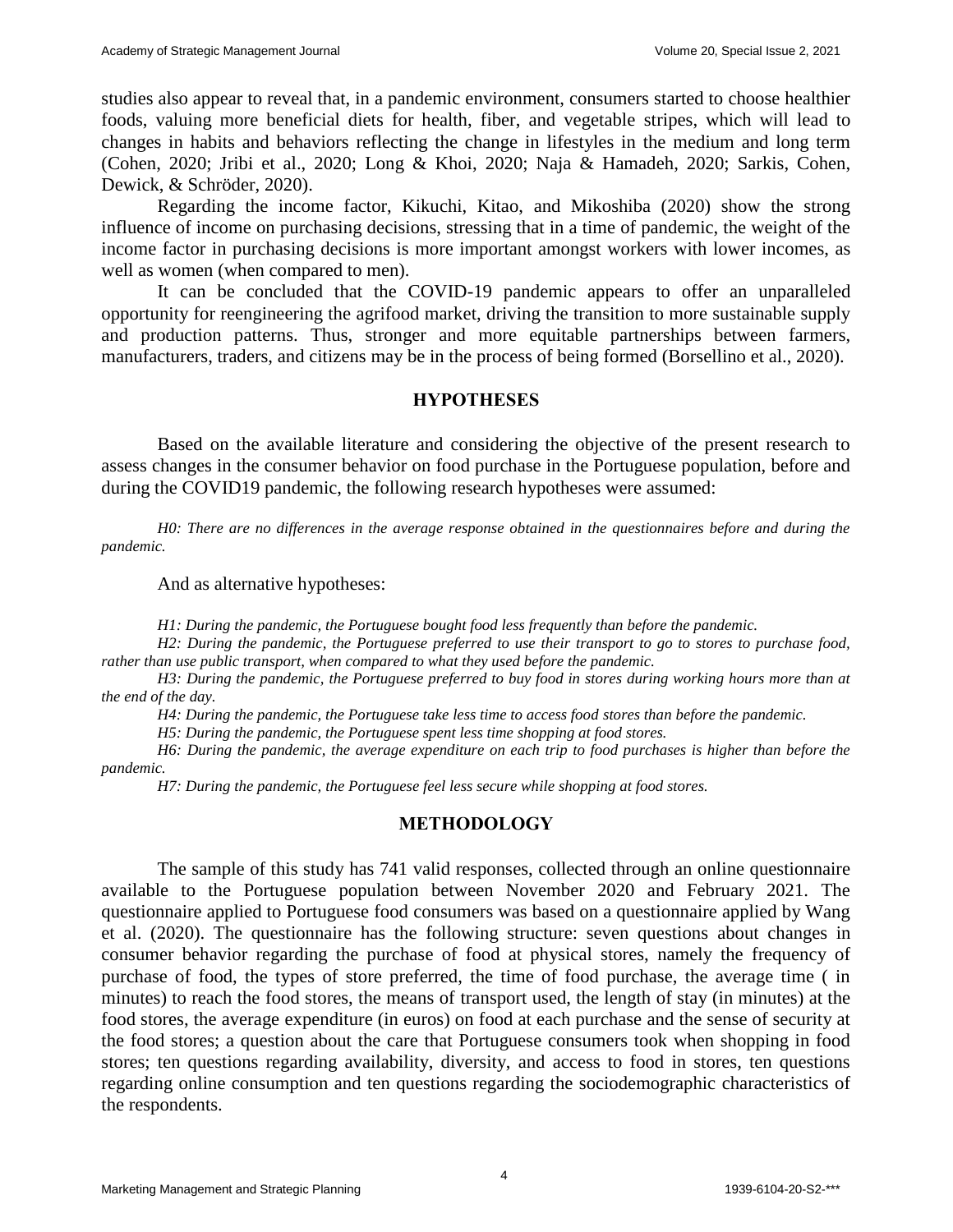# **RESULTS AND DISCUSSION - CHANGES IN CONSUMER BEHAVIOR WHEN BUYING FOOD AT PHYSICAL STORES**

As the questionnaire applied has the same questions about the behavior of consumers when buying food at physical stores, the objective is to compare whether there were changes in consumer behavior during the pandemic compared to the behavior they had before the pandemic. To achieve this objective, the Paired Sample T-Test method was applied, for a 95% confidence level, in the SPSS software. This method, also called the dependent sample Test T, is a statistical procedure used to compare the differences between databases with the same observations. It assesses whether the average difference between two sets of observations is zero, with each question assessed being measured twice, resulting in pairs of observations. Like many statistical procedures, the Paired Sample T-Test has two competing hypotheses, the null hypothesis (H0) and the alternative hypothesis (H1). The null hypothesis assumes that the true average difference between Paired Samples is zero. Under this model, all observable differences are explained by random variations. On the other hand, the alternative hypothesis assumes that the real difference in terms of averages between Paired Samples is not equal to zero, that is, there are observable differences between the pairs of observations (Greene, 2000).

Thus, as in the questionnaire, the same questions were asked about the behavior of consumers when buying food, before and during the pandemic, the Paired Sample T-Test was used to test the significant differences between the responses of Portuguese consumers surveyed before and during the pandemic.

As previously mentioned, to compare the differences between the questions before and during the pandemic, and to test the hypotheses presented above, the Paired Sample T-Test method was applied.

Regarding Pair 1, frequency of food purchases in physical stores, the respondents' responses were measured as follows: 1- more than 4 times a week; 2 - 2 to 3 times a week; 3 - once a week; 4 - 2 to 3 times a month; 5 - once a month; 6 - never, I do it online; 7 - I don't remember. Before the pandemic, the average value was 2.6, that is, on average the Portuguese respondents bought 2 to 3 times a week and during the pandemic, the average value of the frequency of food purchases increased to 3.45 (increased the average frequency for once a week). Thus, Hypothesis 1 is confirmed, corroborating that during the pandemic, the Portuguese buy food less frequently than before the pandemic.

Pair 2 of answers is related to the means of transport that the Portuguese consumers surveyed use to travel to the food store, the possible answers being: 1 - on foot; 2 - bicycle; 3 - car or motorcycle; 4 - bus; 5 - metro or train; 6 - taxi or app (Ex: Uber, Bolt, etc.). The average value of the Portuguese responses decreased by 0.06 pp (2.77 before and 2.71 during the pandemic), maintaining the preference in average terms for traveling by car and motorcycle to food stores. However, the decrease in the average value of this pair of responses means that the Portuguese during the pandemic increasingly prefer shared transport such as the bus, the metro, the train, taxi, and the like to go to stores to buy the goods. foods. On the one hand, this lower preference for shared transport is due to the reduction of passenger capacity in public transport, but also the fear of greater contagion due to the lack of hygiene in this type of transport. Thus, Hypothesis 2 is confirmed, corroborating that during the pandemic, the Portuguese prefer more own transport than shared transport compared to what they used before the pandemic.

Pair 3 of answers is related to the hours Portuguese consumers usually go to stores to buy food, the possible answers were: 1 - morning (before 11 am), 2 - noon (11 am-1 pm); 3 - afternoon (13-17h); 4 - late afternoon (17h-20h) and 5 - night (after 20h). In terms of average values, there is a decrease from 3.23 before the pandemic to 2.92 during the pandemic. Before the pandemic, the Portuguese on average bought food in the late afternoon (17h-20h), that is, after working hours, and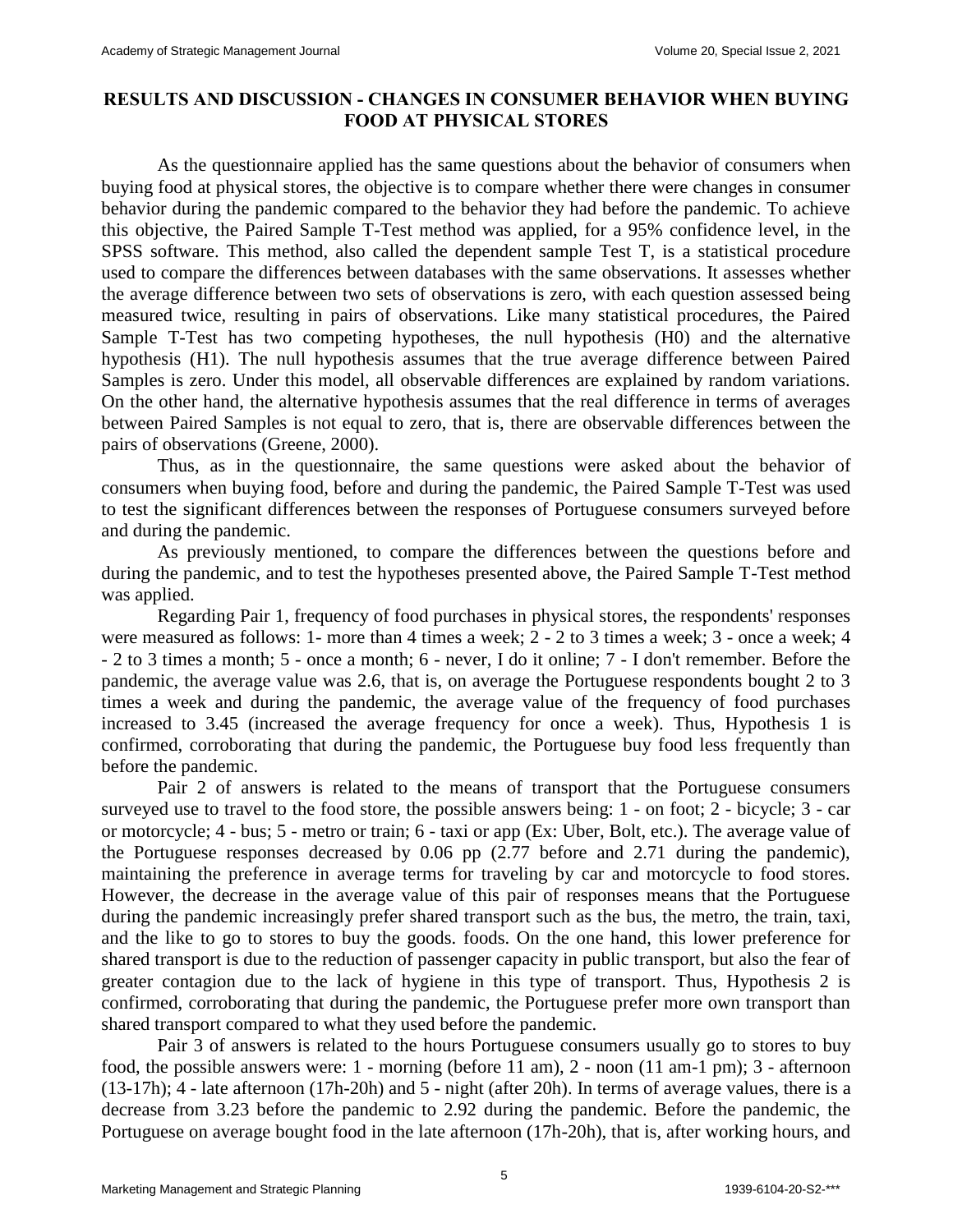during the pandemic, they prefer to do it, in average terms, early. The telecommuting regime, the earlier closing of stores that sell food, and the search for times with less influx of buyers, made anticipating the purchase of food for more early hours. Hypothesis 3 is confirmed, corroborating that during the pandemic, the Portuguese preferred to buy food more during working hours than at the end of the day.

Pair 4 of responses refers to the average time (in minutes) it takes to reach food stores. Before the pandemic, on average the Portuguese took 11.68 minutes, and during the pandemic 11.02 minutes. The lower average time spent traveling to the store to buy food is related to lower car traffic resulting from mandatory teleworking and the confinement period imposed in Portugal during the pandemic. Hypothesis 4 is confirmed, corroborating that, during the pandemic, the Portuguese took less time to reach the food stores than before the pandemic.

Pair 5 of responses is related to the average time (in minutes) that Portuguese consumers spend inside food stores. Before the pandemic, on average, the Portuguese took 38.32 minutes to buy food at physical stores, having been reduced to 29.97 minutes during the pandemic, that is, the Portuguese tend, on average, to make food purchases more quickly. During the pandemic, the Portuguese spend less time shopping at food stores, confirming Hypothesis 5.

Pair 6 of responses refers to the average expenditure of Portuguese consumers on each shopping trip at food stores. There is an increase in average expenditure during the pandemic to 57.33 euros (before the pandemic - 56.18 euros). The Portuguese spend less, on average, on each trip to food purchases, confirming Hypothesis 6, which mentions that during the pandemic, the average expenditure on each trip to purchases is higher than the average expenditure before the pandemic. It should be noted that, together with Pair 1 of responses, the Portuguese, during the pandemic, go less frequently to the stores to buy food, thus having a reduction in the average monthly amount of expenses related to food purchases.

Pair 7 of responses measure the feeling of security of Portuguese consumers when they are in food stores, being 1 - not at all safe and 7 - totally safe. There is a marked decrease in the average response values from 6.56 before the pandemic to 4.45 during the pandemic, that is, before the pandemic, on average, the Portuguese felt very safe and during the pandemic, the average level of sensation safety has decreased to the middle of the scale used (neither too much nor too little insurance). Hypothesis 7 is confirmed, corroborating that during the pandemic, the Portuguese feel less secure while shopping in food stores.

The application of the Paired Sample T-Test, which allows us to determine if the average difference between two pairs of answers to equal questions is zero, for a 95% confidence level. In this type of paired sample testing, each observation is measured twice, resulting in pairs of observations.

According to the results of the application of the Paired Sample T-Test, all pairs of responses are statistically significant (Sig., 2-tailed =  $p \le 0.05$ ) except for Pair 6, relative to the average expenditure of Portuguese consumers in each trip to food shopping. It means that there is a statistically significant difference between the two responses before and during the pandemic. Thus, hypothesis 0 is not confirmed that there are no differences in the average response obtained in the questionnaires before and during the pandemic.

We also conclude that during the pandemic, Portuguese consumers prefer to travel to stores on their transport (Pair 2), who buy food during working hours (Pair 3), take less time to reach food stores (Pair 4), spend less time shopping inside food stores (Pair 5) and feel less secure when shopping at food stores (Pair 7).

Being so, it is possible to affirm that during the COVID-19 pandemic the consumers most appreciated: 1) the total time spent during the shopping experience; 2) space available to customers and store layout; 3) waiting time, unavailability, and availability of products; 4) advertising; 5)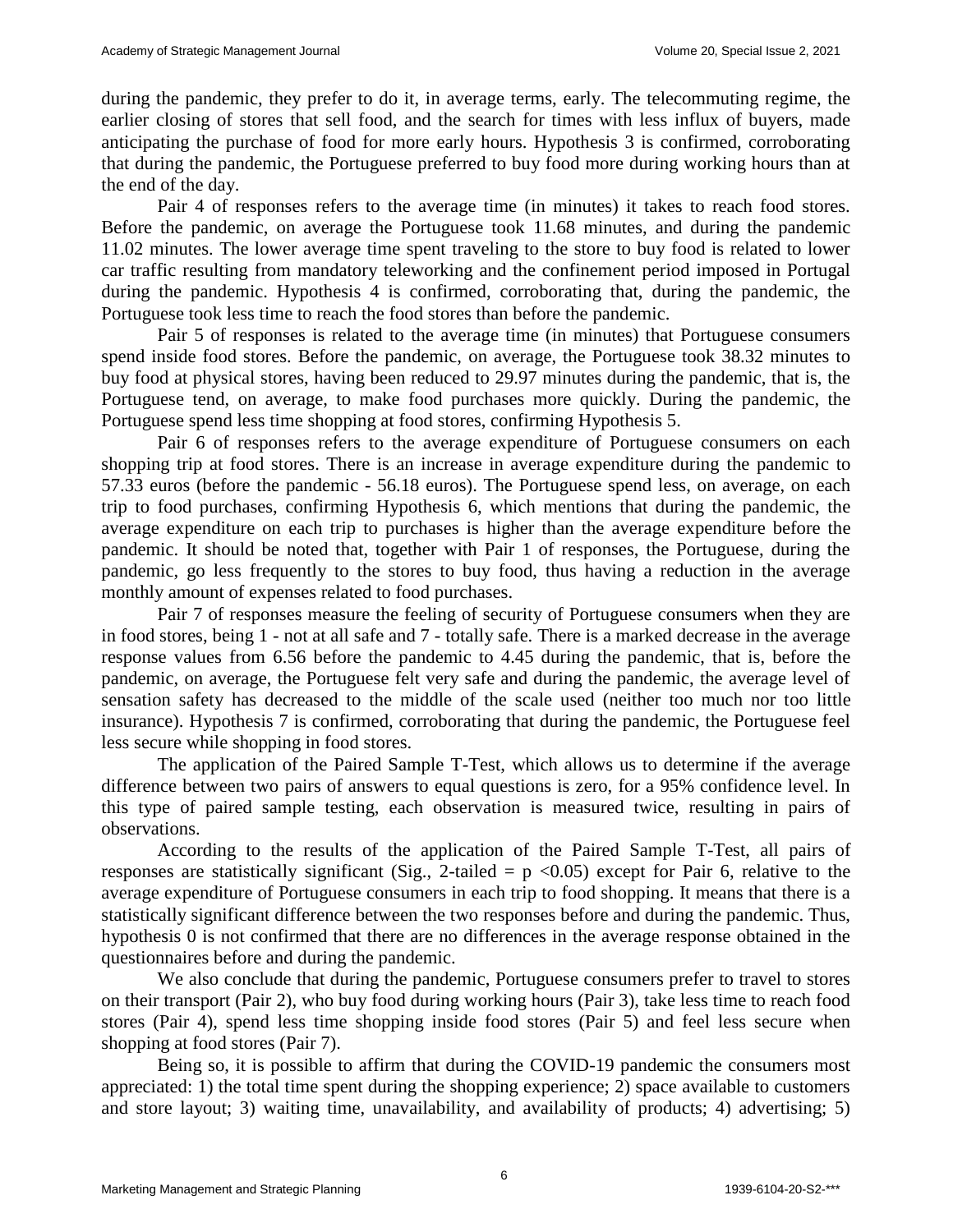equipment and facilities available for shopping; 6) product price; 7) means of payment; 8) problem solving; 9) attendance of store employees (Brandtner et al., 2021).

# **CONCLUSIONS**

The rapid transmission and contamination of the COVID-19 virus meant that governments had to adopt severe measures that included lockdown, liberty restrictions, access to national health service, individual and community protection, restraint or temporary shutdown of state departments and schools functioning, as well as other services, leading to the implementation of teleteaching and teleworking whenever possible. Such measures conduced to alterations in people's lifestyles and changes in consumer behavior.

From the obtained results, it was possible to comprehend that the pandemic brought changes in the population's behavior. Our main findings point to a consumer reduction in their purchases of food in street stores and a preference for online shopping. Another important result is the less usage of public transport, such as the bus and the metro, in favor of private transport. As for the shopping hours, the Portuguese preferred the early morning hours (whereas before the pandemic the preference was for the late afternoon).

The results analysis also shows that the amount of time inside the store is now shorter, therefore, increasing the efficiency in purchases. This efficiency is also supported by a higher average expenditure per purchase, nonetheless, the average monthly amount of expenditure is lower than before the pandemic.

# **FUNDING AND ACKNOWLEDGMENTS**

This work is supported by national funds, through the FCT—Portuguese Foundation for Science and Technology under the project «UIDB/04630/2020». The authors would like to thank the University of Minho, Polytechnic Institute of Leiria, CICS.NOVA - Interdisciplinary Centre for Social Sciences, Miguel Torga Institute of Higher Education, University of Beira Interior, NECE – Research Unit in Business Sciences, University Portucalense and REMIT - Research on Economics, Management and Information Technologies, for their support.

#### **REFERENCES**

- Ali, S., Khalid, N., Javed, H.M.U., & Islam, D.M.Z. (2021). Consumer adoption of online food delivery ordering (Ofdo) services in pakistan: The impact of the covid-19 pandemic situation. *Journal of Open Innovation: Technology, Market, and Complexity, 7*(1), 1-23.
- Alves, J.C., Lok, T.C., Luo, Y.B., & Hao, W. (2020). Crisis challenges of small firms in Macao during the COVID-19 pandemic. *Frontiers of Business Research in China, 14*(1).
- Anton, S.D., & Miller, P.M. (2005). Do negative emotions predict alcohol consumption, saturated fat intake, and physical activity in older adults? *Behavior Modification, 29*(4), 677-688.

Banyte, J., Rutelione, A., Gadeikiene, A., & Belkeviciute, J. (2016). Expression of irrationality in consumer behaviour: Aspect of price perception. *Engineering Economics, 27*(3), 334-344.

- Basen, S. (2014). Effect of economic crisis on food consumption behavior of British Consumers. *International Journal of Education and Research, 2*(10), 289-316.
- Borsellino, V., Kaliji, S.A., & Schimmenti, E. (2020). COVID-19 drives consumer behaviour and agro-food markets towards healthier and more sustainable patterns. *Sustainability (Switzerland), 12*(20), 1-26.
- Brandtner, P., Darbanian, F., Falatouri, T., & Udokwu, C. (2021). Impact of COVID-19 on the Customer End of Retail Supply Chains: A Big Data Analysis of Consumer Satisfaction. *Sustainability, 13*(3), 1-18.
- Brug, J., Aro, A.R., & Richardus, J.H. (2009). Risk perceptions and behaviour: Towards pandemic control of emerging infectious diseases international research on risk perception in the control of emerging infectious diseases. *International Journal of Behavioral Medicine, 16*(1), 3-6.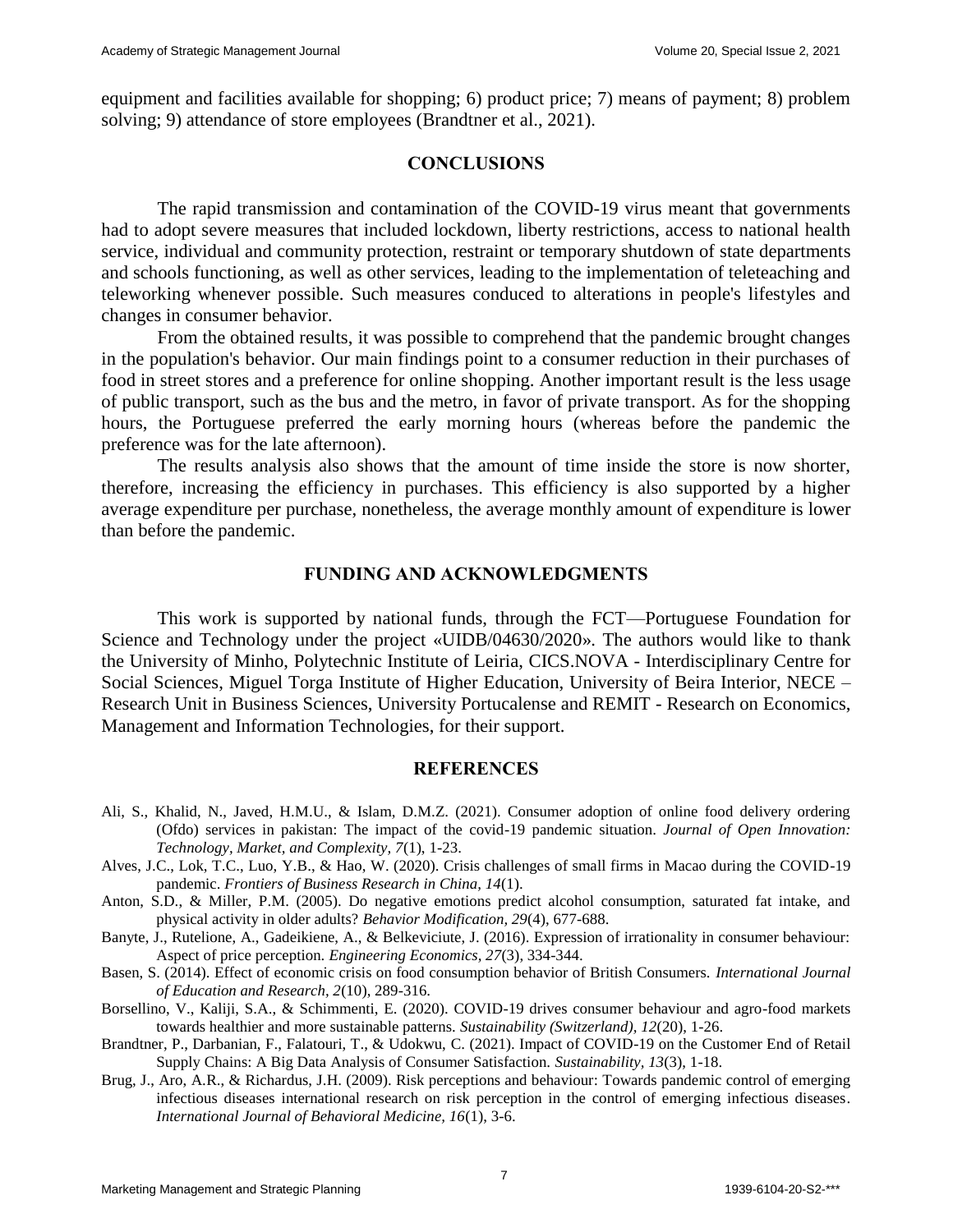- Büyükdağ, N., Soysal, A.N., & Kitapci, O. (2020). The effect of specific discount pattern in terms of price promotions on perceived price attractiveness and purchase intention: An experimental research. *Journal of Retailing and Consumer Services, 55*.
- Cohen, M.J. (2020). Does the COVID-19 outbreak mark the onset of a sustainable consumption transition? *Sustainability: Science, Practice and Policy, 16*(1), 1-3.
- Cranfield, J.A.L. (2020). Framing consumer food demand responses in a viral pandemic. *Canadian Journal of Agricultural Economics, 68*(2), 151-156.
- Degli Esposti, P., Mortara, A., & Roberti, G. (2021). Sharing and sustainable consumption in the era of COVID-19. *Sustainability, 13*(4), 1903.
- Deng, S., Wang, S., & Chao, Y. (2020). Will consumption rebound after the COVID-19 pandemic? A structural equation modeling research based on the psychological arousal theory. *PsyArXiv*.
- Dolnicar, S., & Zare, S. (2020). COVID19 and airbnb disrupting the disruptor. *Annals of Tourism Research, 83*.
- Ellison, B., McFadden, B., Rickard, B.J., & Wilson, N.L.W. (2021). Examining food purchase behavior and food values during the COVID-19 pandemicjel codes. *Applied Economic Perspectives and Policy, 43*(1), 58-72.
- Fernandes, N. (2020). Economic effects of coronavirus outbreak (COVID-19) on the world economy. *SSRN Electronic Journal*.
- Fieldhouse, P. (2013). *Food and nutrition: customs and culture*. London, UK: Springer.
- Grashuis, J., Skevas, T., & Segovia, M.S. (2020). Grocery shopping preferences during the COVID-19 pandemic. *Sustainability, 12*(13).
- Greene, W.H. (2000). *Econometric analysis*. Upper Saddle River, N.J. Prentice Hall.
- Horner, S., & Swarbrooke, J. (2016). *Consumer behaviour in tourism*. Milton Park, New York, USA: Routledge.
- Jribi, S., Ben Ismail, H., Doggui, D., & Debbabi, H. (2020). COVID-19 virus outbreak lockdown: What impacts on household food wastage? *Environment Development and Sustainability, 22*(5), 3939-3955.
- Kikuchi, S., Kitao, S., & Mikoshiba, M. (2020). *Heterogeneous vulnerability to the covid-19 crisis and implications for inequality in Japan*. Tokyo, Japan: Research Institute of Economy, Trade and Industry (RIETI). 1-23.
- Kotler, P., & Armstrong, G. (2018). *Principles of Marketing* (17 edition): Pearson Prentice Hall.
- Laato, S., Islam, A., Islam, M.N., & Whelan, E. (2020). What drives unverified information sharing and cyberchondria during the COVID-19 pandemic? *European Journal of Information Systems, 29*(3), 288-305.
- Larentis, F. (2009). *Comportamento do consumidor e marketing de relacionamento*: IESDE BRASIL SA.
- Long, N.N., & Khoi, B.H. (2020). An empirical study about the intention to hoard food during COVID-19 pandemic. *Eurasia Journal of Mathematics, Science and Technology Education, 16*(7), em1857.
- Mowen, J., & Minor, M. (1998). Consumer behavior: Pearson Prentice Hall.
- Naja, F., & Hamadeh, R. (2020). Nutrition amid the COVID-19 pandemic: A multi-level framework for action. *European Journal of Clinical Nutrition, 74*(8), 1117-1121.
- Nicola, M., Alsafi, Z., Sohrabi, C., Kerwan, A., Al-Jabir, A., Iosifidis, C., . . . Agha, R. (2020). The socio-economic implications of the coronavirus pandemic (COVID-19): A review. *International Journal of Surgery, 78*, 185- 193.
- Oliveira, J., Santos, T., Sousa, M., Lopes, J. M., Gomes, S., & Oliveira, M. (2021). Physical health of food consumers during the Covid-19 pandemic. *Social Sciences, 10*(6), 1-14.
- Pantano, E., Pizzi, G., Scarpi, D., & Dennis, C. (2020). Competing during a pandemic? Retailers' ups and downs during the COVID-19 outbreak. *Journal of Business Research, 116*, 209-213.
- Quester, P.G., Pettigrew, S., Kopanidis, F., Hill, S.R., & Hawkins, D.I. (2014). *Consumer behaviour : implications for marketing strategy* (7 Edition). Sydney: McGraw-Hill.
- Santos, E., Oliveira, M., Ratten, V., Tavares, F.O., & Tavares, V.C.A reflection on explanatory factors for COVID-19: A comparative study between countries. *Thunderbird International Business Review*.
- Sarkis, J., Cohen, M.J., Dewick, P., & Schröder, P. (2020). A brave new world: Lessons from the COVID-19 pandemic for transitioning to sustainable supply and production. *Resources, Conservation and Recycling, 159*.
- Sauerbronn, J.F.R., Ayrosa, E.A.T., & Barros, D.F. (2009). Social bases of consumer emotions : A complementary approach to emotions and consumption. *Cadernos EBAPE. BR, 7*(1), 169-182.
- Seymour, D. (1987). Food and nutrition: Customs and culture (Book). *Sociology of Health & amp*; Illness, 9(3), 348-349.
- Shamim, K., Ahmad, S., & Alam, M.A. (2021). COVID ‐19 health safety practices: Influence on grocery shopping behavior. *Journal of Public Affairs*.
- Silva, H.H.C., Castro, G.C., Nunes, J.M.G., & Pinheiro, R.M. (2018). *Comportamento do consumidor e pesquisa de marketing*. Rio de Janeiro, Brasil: Editora FGV.
- Theodoridou, G., Tsakiridou, E., Kalogeras, N., & Mattas, K. (2019). The Impact of the economic crisis on greek consumer behaviour towards food consumption. *International Journal on Food System Dynamics, 10*(3), 298- 314.